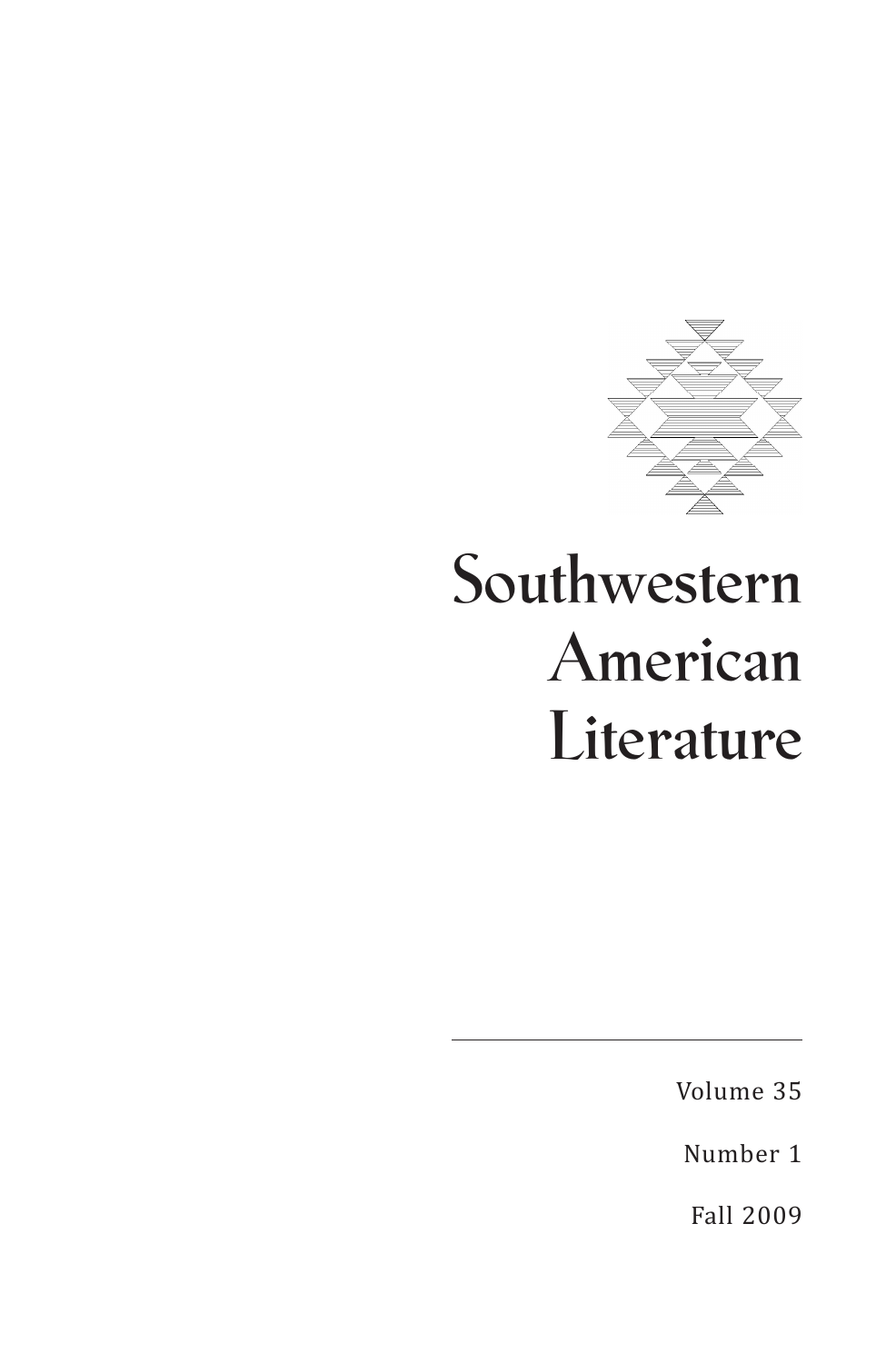# **Southwestern American Literature**

Volume 35 Number 1 Fall 2009

Editors Mark Busby Dick Heaberlin

Assistant Editor Twister Marquiss

Editorial Associate Linda Busby

Editorial Assistant / Business Manager Tammy Gonzales

Editorial Interns Earnest Buck Randi Butler Jennifer Duick Amanda Grover Erin Jines Amanda King Ashli Lane Evan McMurry David Smith

Editorial Advisors Jason Coates Laura E. Decker Juancarlos Feliciano Val Griffin Will Jensen Sarah Morrison Heather Robinson

Student Assistants Melody Edwards Cynthia Rodriguez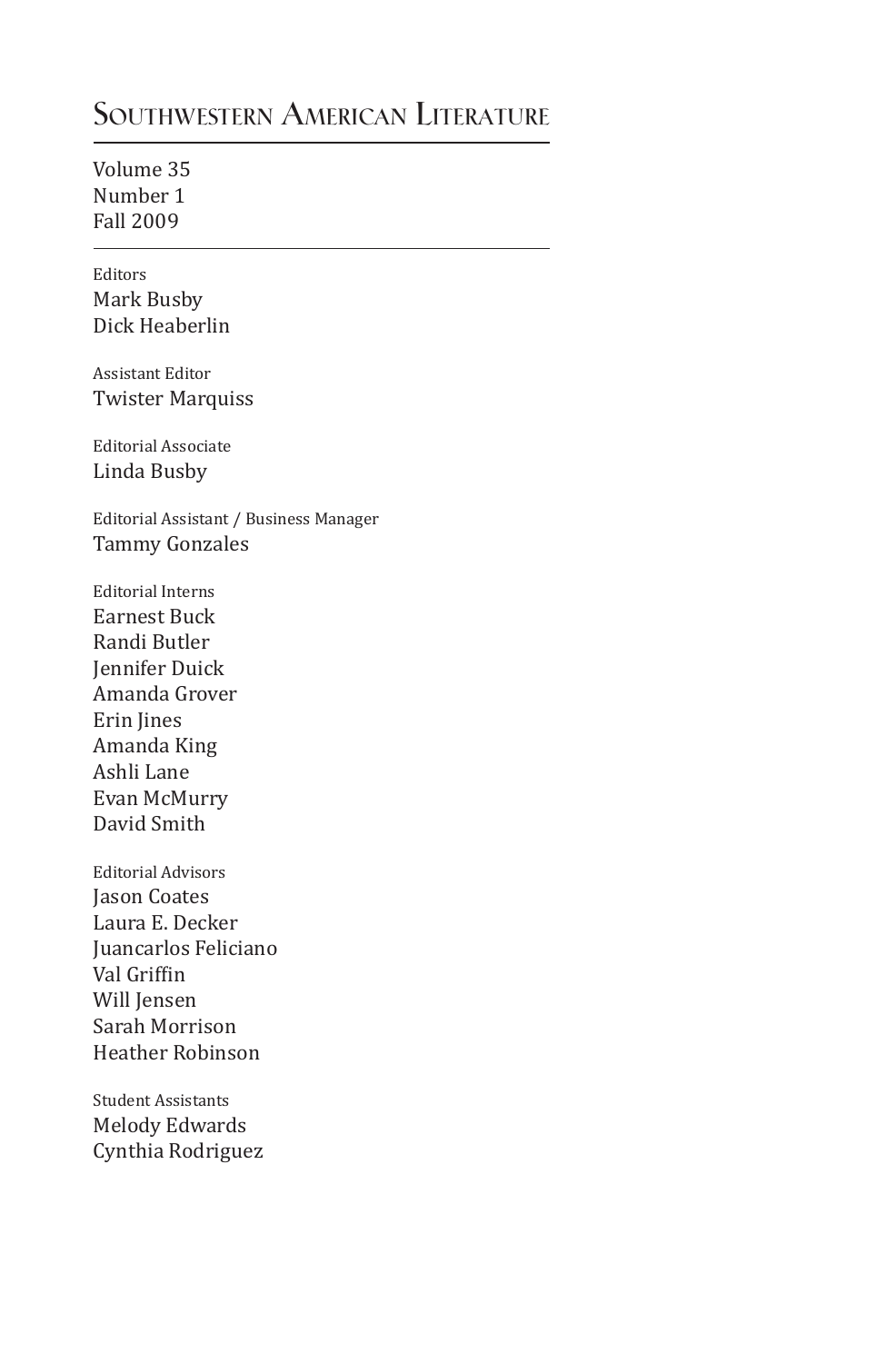

| <b>Editors' Note</b><br>Mark Busby<br>Dick Heaberlin | 7  | Stylin'                                                                                      |
|------------------------------------------------------|----|----------------------------------------------------------------------------------------------|
| <b>Nonfiction</b><br>Roger Walton Jones              | 9  | A Different Kind of Hero:<br>Larry McMurtry's Pomp Versus<br>James Fenimore Cooper's Hawkeye |
| Ken Hada                                             | 19 | Putting the Rock Back:<br>Place in the Poetry of Larry D. Thomas<br>and Walt McDonald        |
| <b>Poetry</b>                                        |    |                                                                                              |
| karla k. morton                                      | 30 | Anniversary                                                                                  |
|                                                      | 31 | Horseshoes                                                                                   |
|                                                      | 32 | What Calls from the Dark                                                                     |
|                                                      | 33 | <b>Snakes</b>                                                                                |
| John Sibley Williams                                 | 34 | Escalante Bat Hymn                                                                           |
| <b>Carol Hamilton</b>                                | 36 | Wutapki Pueblo                                                                               |
| Mark Smith                                           | 38 | Wine Festival, New Mexico                                                                    |
| Larry D. Thomas                                      | 39 | Wolf in the Rain                                                                             |
|                                                      | 40 | Glass Mountains                                                                              |
|                                                      | 44 | Pale Horse, Pale Rider                                                                       |
| William Virgil Davis                                 | 45 | On Joseph Cornell's "Object 1941"                                                            |
|                                                      | 46 | Before it begins                                                                             |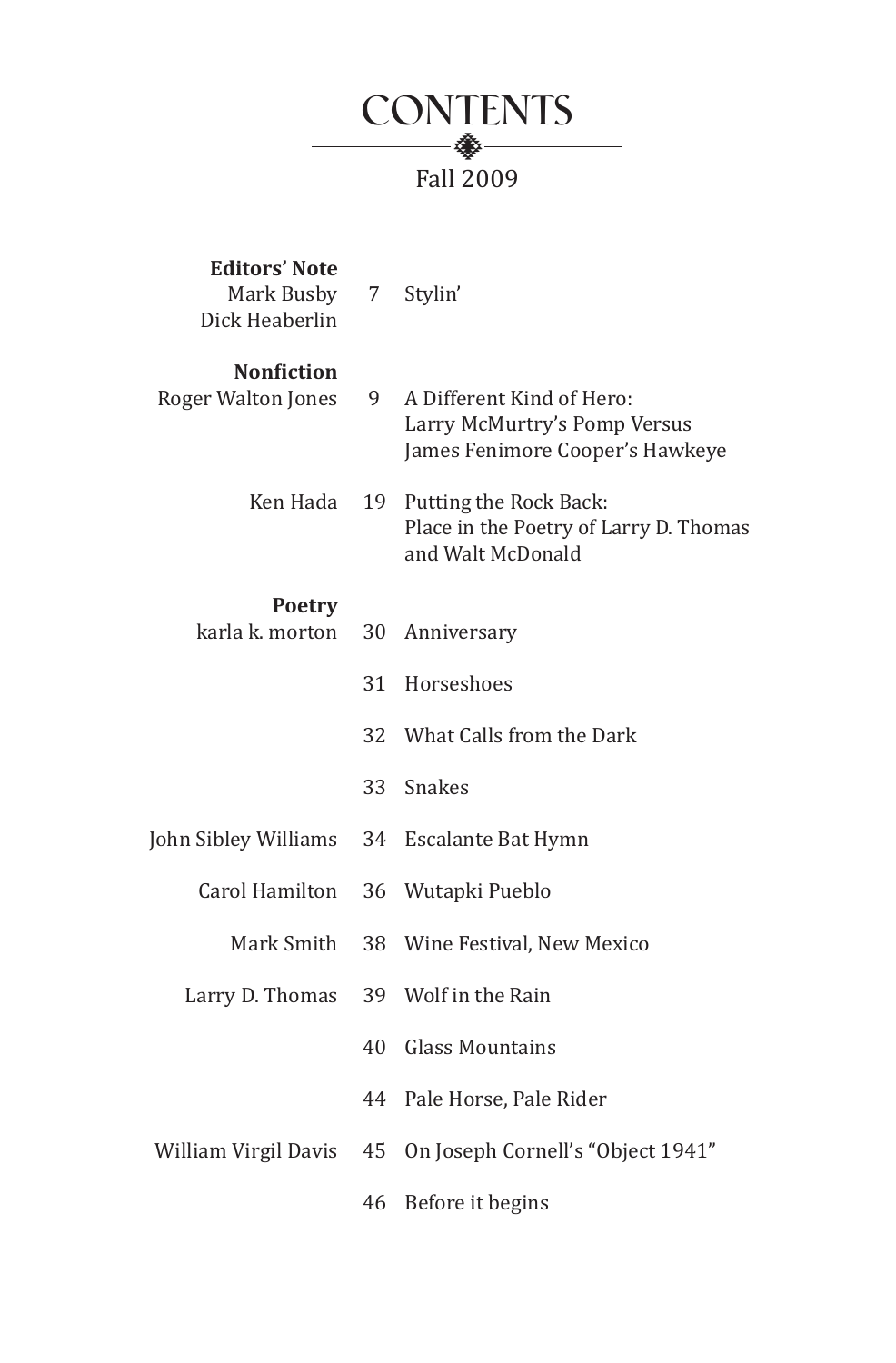| Susan DeFreitas                        |     | 48 Dune Variation, No. 1                                                                                                     |
|----------------------------------------|-----|------------------------------------------------------------------------------------------------------------------------------|
|                                        | 50  | Dune Variation, No. 2                                                                                                        |
|                                        | 52. | Dune Variation, No. 3                                                                                                        |
| John Grey                              |     | 54 A Desert Drive                                                                                                            |
|                                        | 55  | One Howl                                                                                                                     |
| William Stobb                          | 56  | <b>Boom</b>                                                                                                                  |
| <b>Review Essay</b><br>Steven L. Davis | 57  | Requium for the Valley?<br>Considering Oscar Casares' Amigoland                                                              |
| <b>Book Reviews</b><br>Mark Busby      | 62  | The West of the Imagination, 2nd edition<br>by William H. Goetzmann<br>and William N. Goetzmann                              |
| Robert Murray Davis                    |     | 63 Conservation Refugees:<br>The Hundred-Year Conflict<br>between Global Conservation<br>and Native Peoples<br>by Mark Dowie |
|                                        | 65  | Art as Performance, Story as Criticism:<br>Reflections on Native Literary Aesthetics<br>by Craig S. Womack                   |
| David Cremean                          | 67  | Literary Nevada:<br>Writings from the Silver State<br>edited by Cheryll Glotfelty                                            |
| A.J. Ortega                            | 68  | Literary El Paso<br>edited by Marcia Hatfield Daudistel                                                                      |
| James Wright                           |     | 71 Renaming the Earth: Personal Essays<br>by Ray Gonzalez                                                                    |
| Dick Holland                           | 74  | Hiding Man:<br>A Biography of Donald Barthelme<br>by Tracy Daugherty                                                         |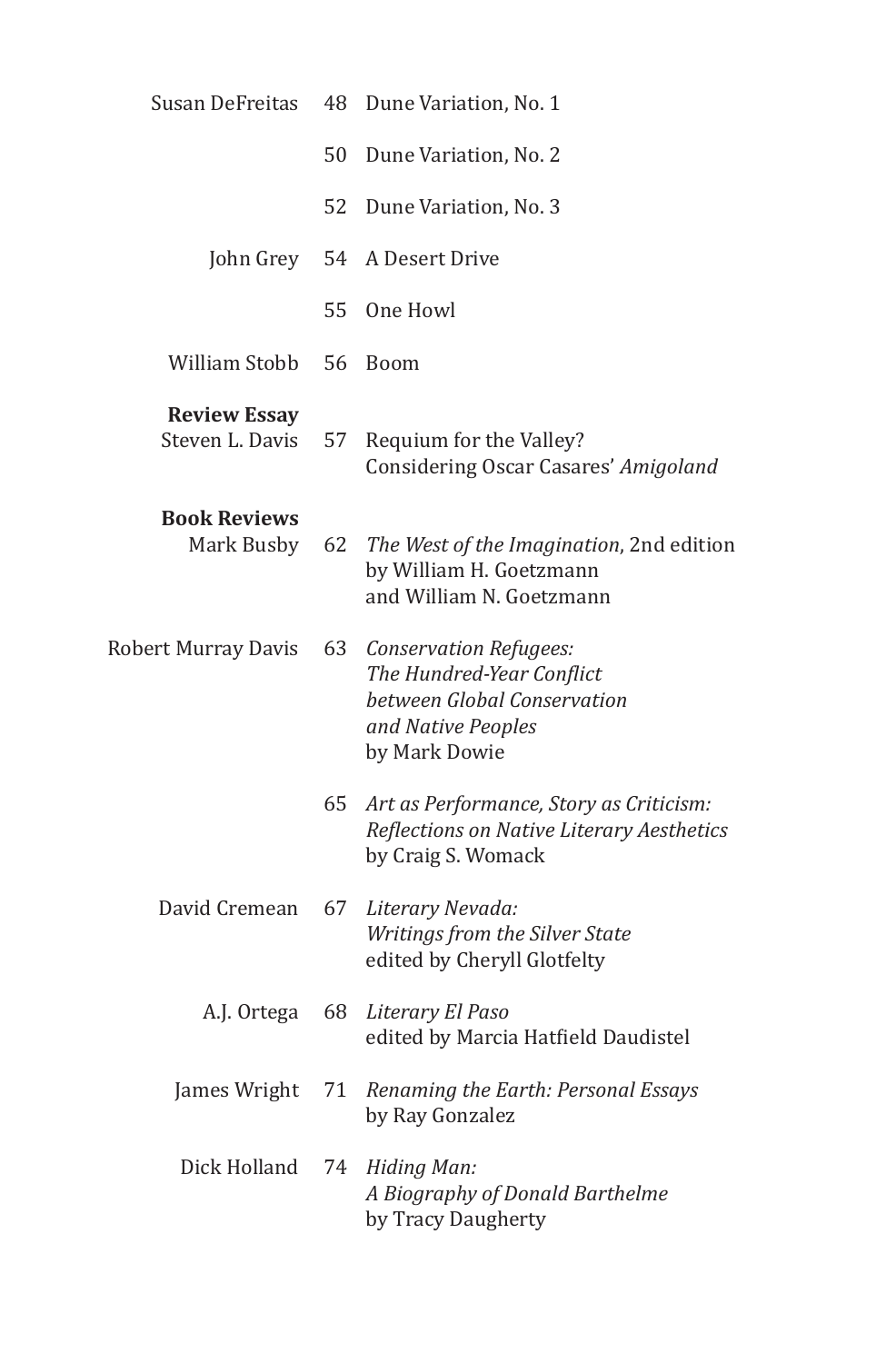| Mary Ellen Hartje       | 79 | Many a River by Elmer Kelton                                                        |
|-------------------------|----|-------------------------------------------------------------------------------------|
| Roger Walton Jones      | 80 | Rhino Ranch: A Novel by Larry McMurtry                                              |
| Linda Helstern          | 83 | Father Meme: A Novel by Gerald Vizenor                                              |
|                         | 84 | <b>Native Storiers: Five Selections</b><br>edited by Gerald Vizenor                 |
| Laura Wilson            | 85 | Ghosts of El Grullo: A Novel<br>by Patricia Santana                                 |
| Chad Hammett            | 87 | Long Time Ago Good:<br>Sunset Dreams from Austin and Beyond<br>by Lowell Mick White |
| Margo Wilson            | 89 | The Floating Order by Erin Pringle                                                  |
| <b>Emily Spiegelman</b> | 90 | We Agreed to Meet Just Here: A Novel<br>by Scott Blackwood                          |
| Lowell Mick White       | 92 | The Ballad of Trenchmouth Taggart: A Novel<br>by M. Glenn Taylor                    |
| Shin Yu Pai             | 94 | Dark Thirty by Santee Frazier                                                       |
|                         | 96 | Map of the Lost by Miriam Sagan                                                     |
| Dave Oliphant           | 98 | The Importance of Elsewhere<br>by Jerry Bradley                                     |
| Laura E. Decker         |    | 101 Triangles of Light: The Edward Hopper<br>Poems by James Hoggard                 |
|                         |    |                                                                                     |

Contributors 104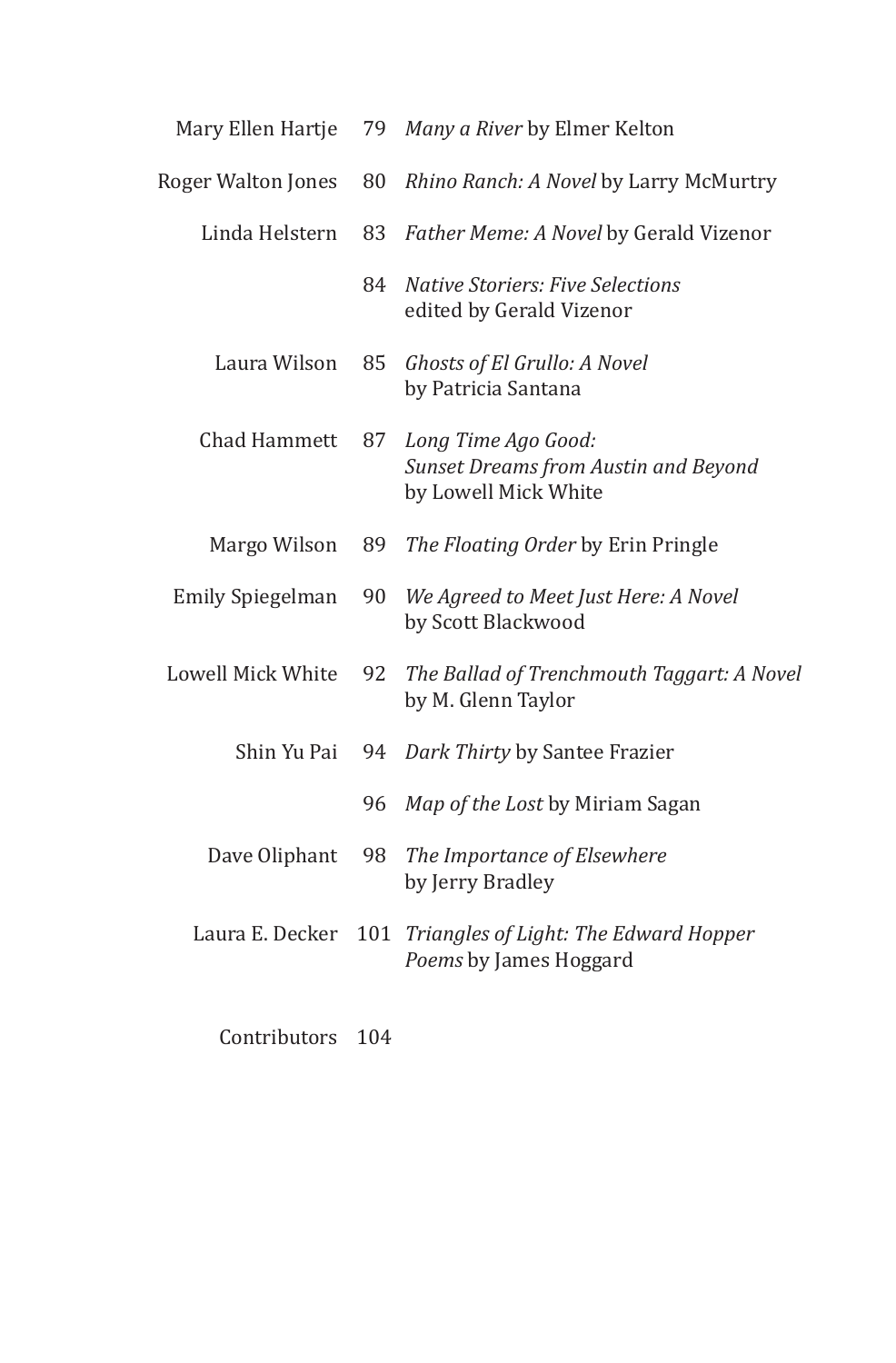# **Contributors**

#### **Steven L. Davis | Texas**

Steve Davis is assistant curator for the Southwestern Writers Collection, part of the Wittliff Collections at Texas State University–San Marcos, and editor of the Southwestern Writers Collection Series. He is the author of *Texas Literary Outlaws: Six Writers in the Sixties and Beyond* (TCU, 2004) and editor of *Land of the Permanent Wave: An Edwin "Bud" Shrake Reader* (UT, 2008). His latest book is *J. Frank Dobie: A Liberated Mind* (UT, 2009).

#### **William Virgil Davis | Texas**

Bill Davis has published four books of poetry: *One Way to Reconstruct the Scene* (Yale, 1980), which won the Yale Series of Younger Poets Prize; *The DarkHours*(Calliope, 1984), which won the Calliope Press Chapbook Prize; *Winter Light* (UNT, 1990); and *Landscape and Journey* (Ivan R. Dee, 2009), which won the New Criterion Poetry Prize. He has published poems in *Poetry, The Nation, The Atlantic Monthly, The Hudson Review, The Georgia Review, The Gettysburg Review, The New Criterion, The Sewanee Review, PN Review,* and in numerous other journals. He has also published half a dozen books of literary criticism as well as scores of critical essays. He is a professor of English and writer-in-residence at Baylor University and president of the Texas Institute of Letters.

#### **Susan DeFreitas | Arizona**

Susan DeFreitas was born and raised in western Michigan and has made her home in the high desert of Arizona since 1996. Her nonfiction on sustainable living has been published in the alternative press, including *Yes! Magazine, Natural Home,* and *The Utne Reader*. She is a regular columnist for Northern Arizona's arts and news magazine, *The Noise*; her poetry has been featured in *The Bear Deluxe* and the *Third Wednesday Review*. She holds a B.A. in creative writing from Prescott College for the Liberal Arts and theEnvironmentand has recently been accepted into the MFA program at Pacific University.

#### **John Grey | Rhode Island**

John Grey is an Australian-born poet who has been a U.S. resident since the late 1970s. He works as a financial systems analyst. His work has recently been published in *ConnecticutReview*, *Georgetown Review*, and *Illuminations*, with work upcoming in *Poetry East, Cape Rock,* and *The Pinch*.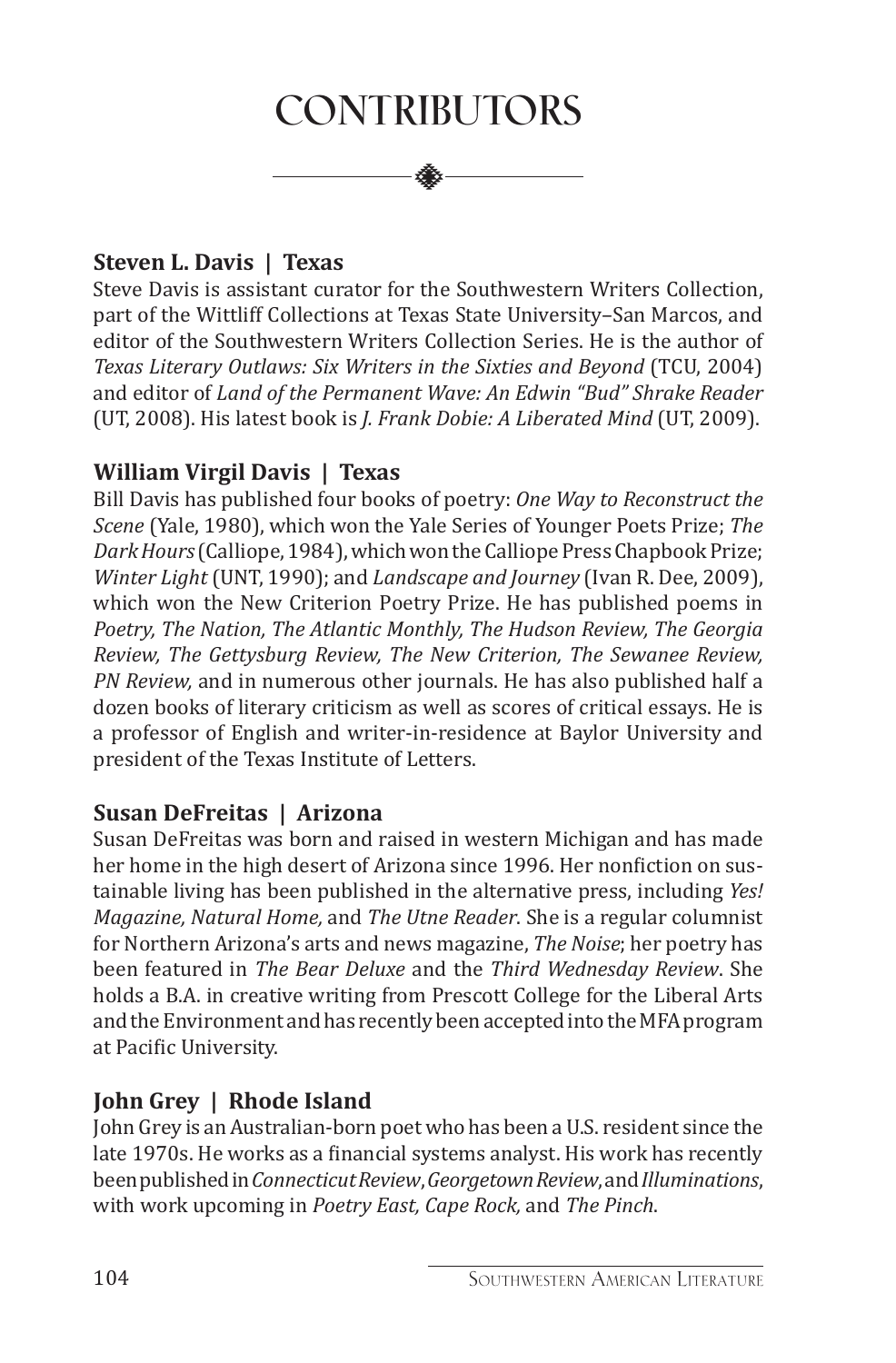# **Ken Hada | Oklahoma**

Ken Hada is an associate professor at East Central University in Ada, Oklahoma, where he teaches courses in American literature and humanities as well as directing the annual Scissortail Creative Writing Festival. He has authored two collections of poetry, *The Way of the Wind* (Village Books, 2008) and *Spare Parts* (Mongrel Empire, 2009).

### **Carol Hamilton | Oklahoma**

Carol Hamilton, former Poet Laureate of Oklahoma, has recent publications in *Atlanta Review*, *Karamu*, *New York Quarterly*, *Many Mountains Moving*, *World Literature Today*, *Poet Lore*, and others. She has been nominated for a Pushcart Prize five times and her 13th book, *Contrapuntal*, was recently published by Finishing Line Press (2009).

#### **Roger Walton Jones | Texas**

Roger Walton Jones is head of the Department of Humanities and Social/ Behavioral Sciences at Ranger College and the author of *Larry McMurtry* and the Victorian Novel (Texas A&M, 1994). "A Different Kind of Hero: Larry McMurtry's Pomp Versus James Fenimore Cooper's Hawkeye" was first presented at the Popular Culture Association / American Culture Association (PCA/ACA) Convention in New Orleans. He was recently made PCA/ ACA chair for Popular American Authors.

#### **karla k. morton | Texas**

karla morton, the 2010 Texas Poet Laureate, is a board member of the Greater Denton Arts Council and member of the Western Writers of America, Writer's League of Texas, and the Academy of American Poets. Morton's works include *RedefiningBeauty* (Dos Gatos, 2009); *Wee Cowrin' Timorous Beastie* (book/CD Lagniappe, 2007)*;Becoming Superman* (Rogers/Wheeler, forthcoming December 2009); *Names We've Never Known*  (Texas Review, forthcoming winter 2009); and the *TCU Poet Laureate Series* (TCU, forthcoming spring 2010).

### **Mark Smith | Maine**

Mark Smith has been a visiting writer and professor of English at the University of Texas-Austin and the University of Texas-El Paso. He lived for many years in Robert Creeley's old adobe casa in Placitas, New Mexico. He is emeritus professor of English at the University of New Hampshire and lives in Maine.

### **William Stobb | Wisconsin**

William Stobb is the author of *Nervous Systems* (2007), a National Poetry Series selection, and the forthcoming *Floodlight*, both from Penguin Books. *Vanishing Acts*, a limited edition chapbook, is forthcoming from the Black